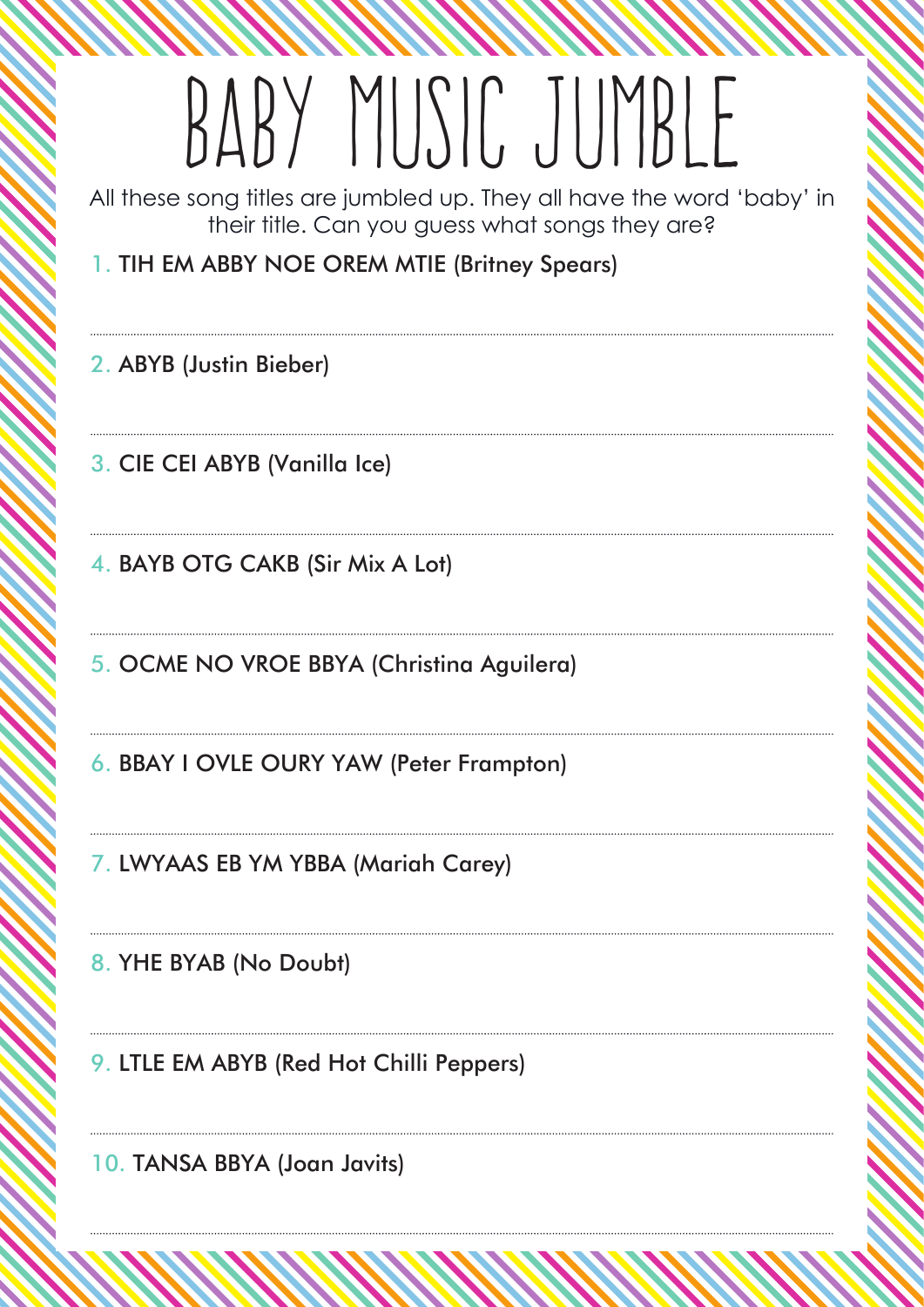# dISNEY cHILDREN MATCH

Can you match the Disney children to their parents?

| 1. King Stefan & Queen Leah<br>(Sleeping Beauty) | A. Wendy, John & Michael                   |
|--------------------------------------------------|--------------------------------------------|
| 2. Maurice<br>(Beauty & The Beast)               | <b>B.</b> Titiana                          |
| 3. Mrs Potts<br>(Beauty & The Beast)             | <b>C. Princess Aurora</b>                  |
| 4. King Tritan<br>(The Little Mermaid)           | D. Simba                                   |
| 5. Marlin & Coral<br>(Finding Nemo)              | E. Elsa & Anna                             |
| 6. Crush<br>(Finding Nemo)                       | F. Chip                                    |
| 7. Mufasa & Sarabi<br>(The Lion King)            | <b>G. Violet, Dashiell &amp; Jack-Jack</b> |
| 8. James & Eudora<br>(The Princess & The Frog)   | H. Belle                                   |
| 9. King Fergus & Queen Elinor<br>(Brave)         | I. Merida                                  |
| 10. George & Mary Darling<br>(Peter Pan)         | J. Ariel                                   |
| 11. Bob & Helen Incredible<br>(The Incredibles)  | K. Nemo                                    |
| 12. King & Queen of Arendelle<br>(Frozen)        | L.Squirt                                   |